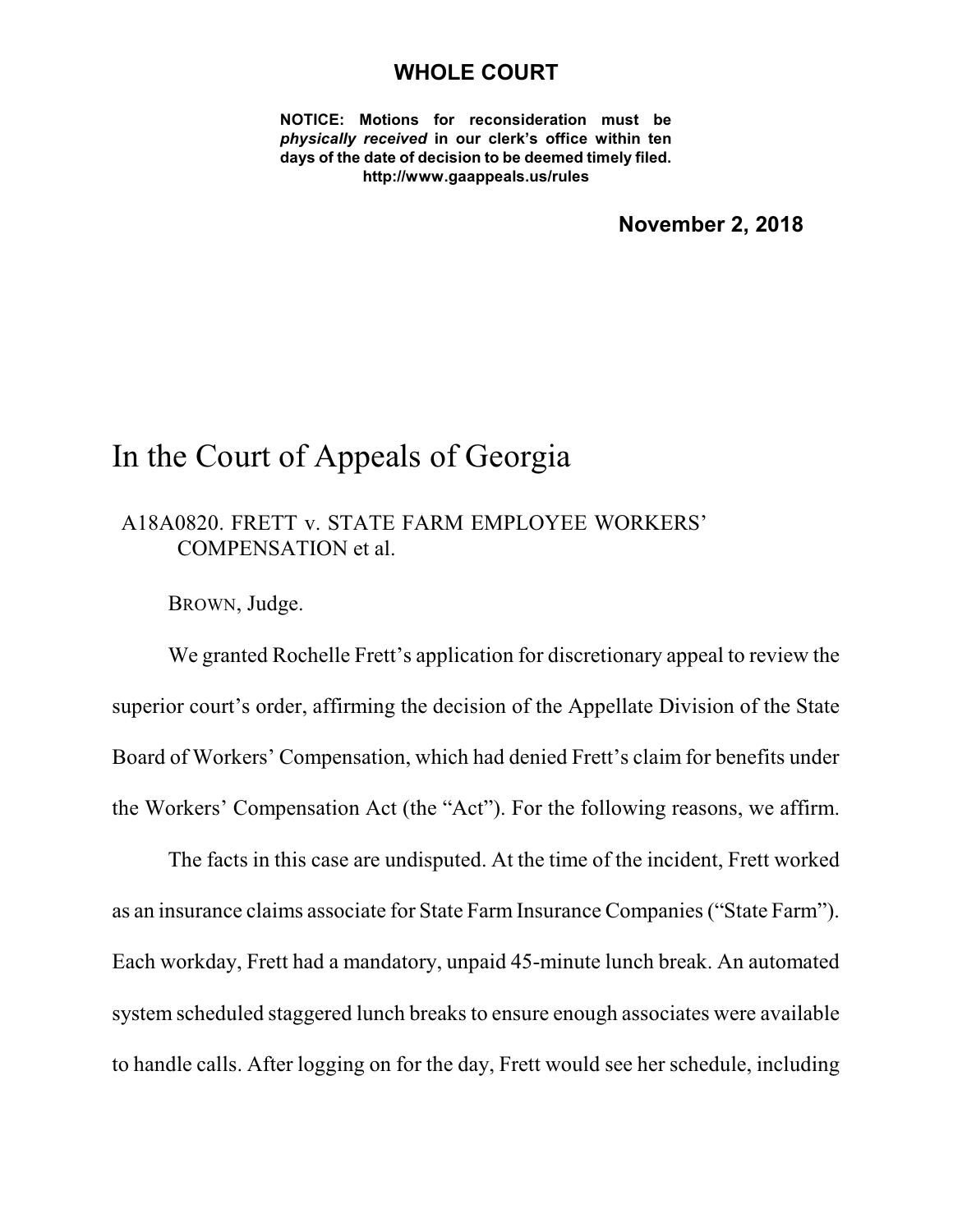the time for her lunch break. At her scheduled lunch break time, Frett would log out of the phone system. All parties agree that Frett was free to do as she pleased on her break and could leave the office for lunch if she wished. Frett was not expected or asked to do work during her lunch breaks. Generally, Frett brought her lunch and would walk to the State Farm employee breakroom on her floor to prepare her food. During the spring and summer, she would eat her lunch on a bench outside of the office building or in her car in the parking lot. State Farm has a suite within the shared office building, but does not own the parking lot or the surrounding outdoor areas.

On the day of the incident, Frett logged out of the phone system at her assigned time and walked to the breakroom where she microwaved her food. As Frett started to exit the breakroom to take her lunch outside the building, she slipped on water and fell. It is undisputed that Frett was still inside the breakroom when she fell. A manager helped Frett to her feet and instructed her to complete an incident report, which she did. Frett then took her lunch outside to eat on a bench, as planned, but was in pain and left work early.

Based upon these facts, the administrative law judge ("ALJ") awarded Frett temporary total disability benefits and medical expenses arising from her fall, relying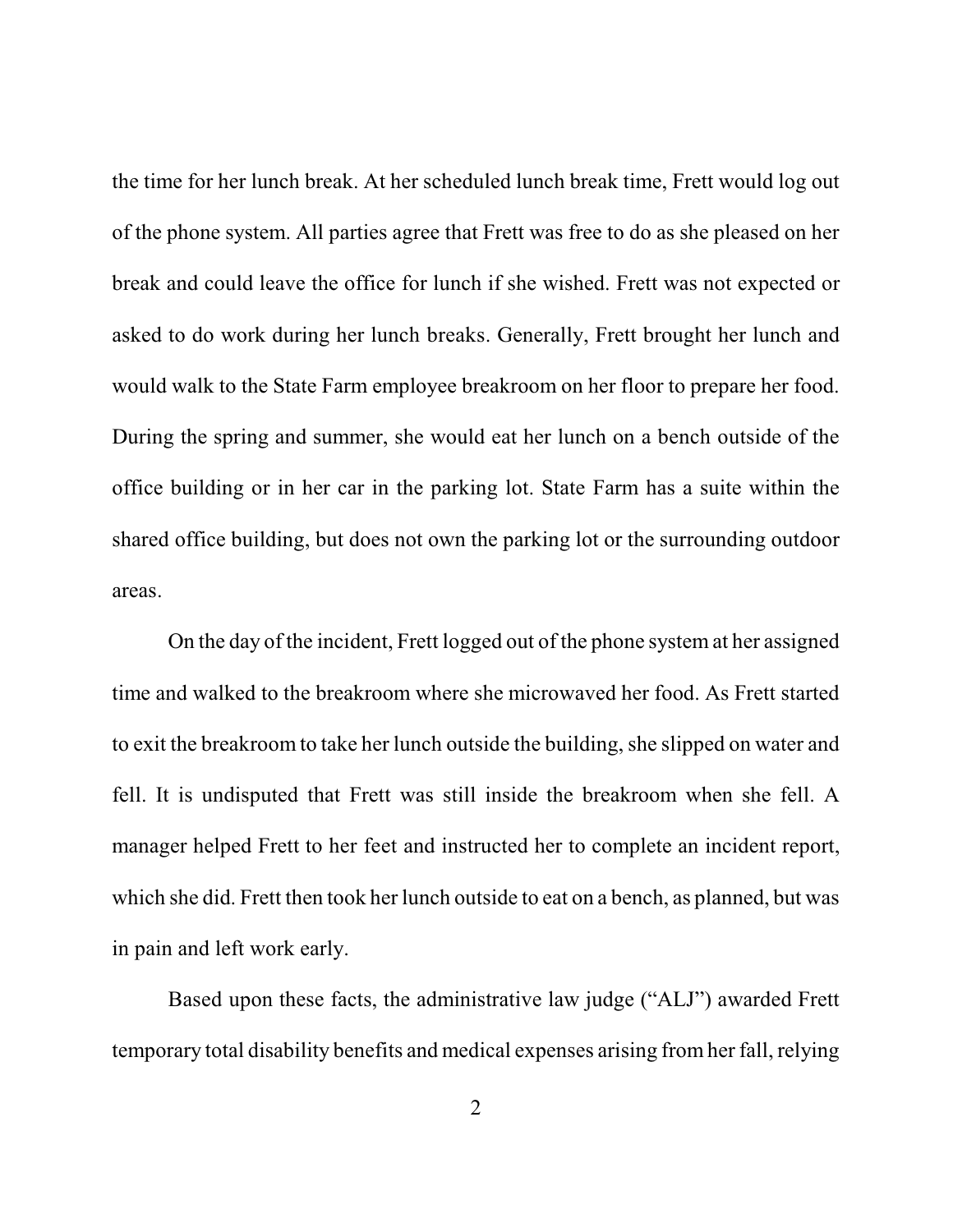upon this Court's decision in *Rockwell v. Lockheed Martin Corp.*, 248 Ga. App. 73 (545 SE2d 121) (2001). The State Board of Workers' Compensation (the "Board") reversed the ALJ's award, concluding that Frett's injury did not arise out of her employment because it occurred while she was on a "regularly scheduled break." According to the Board, the fact that Frett was in the process of leaving and still on State Farm's premises at the time of the injury did not change the outcome as Frett was leaving to attend to "a purely personal matter." The Board distinguished *Rockwell* on the ground that it addressed whether the Act applied to bar the worker's tort action against her employer, a separate determination from whether the injury at issue was compensable under the Act. <sup>1</sup> The Superior Court of Dekalb County affirmed the Board's denial of benefits.

On appeal, Frett asserts that the Board erred by applying the scheduled lunch break exception to her case and by ruling that the ingress and egress rule does not apply to an employee leaving the employer's premises on a scheduled lunch break.

<sup>1</sup> Similarly, State Farm argues on appeal that *Rockwell* is inapplicable to the current case because it decided whether the exclusive remedy provision of the Act applied to bar the worker's tort action against her employer, not whether the worker's injury was compensable under the Act. Based upon the particular issue before us, we find thisto be a distinction without a difference. Moreover, in *Rockwell*, we addressed the issue of compensability by holding that "Lockheed may not deny Rockwell benefits based on the inapplicable 'scheduled break' exception." 248 Ga. App. at 73.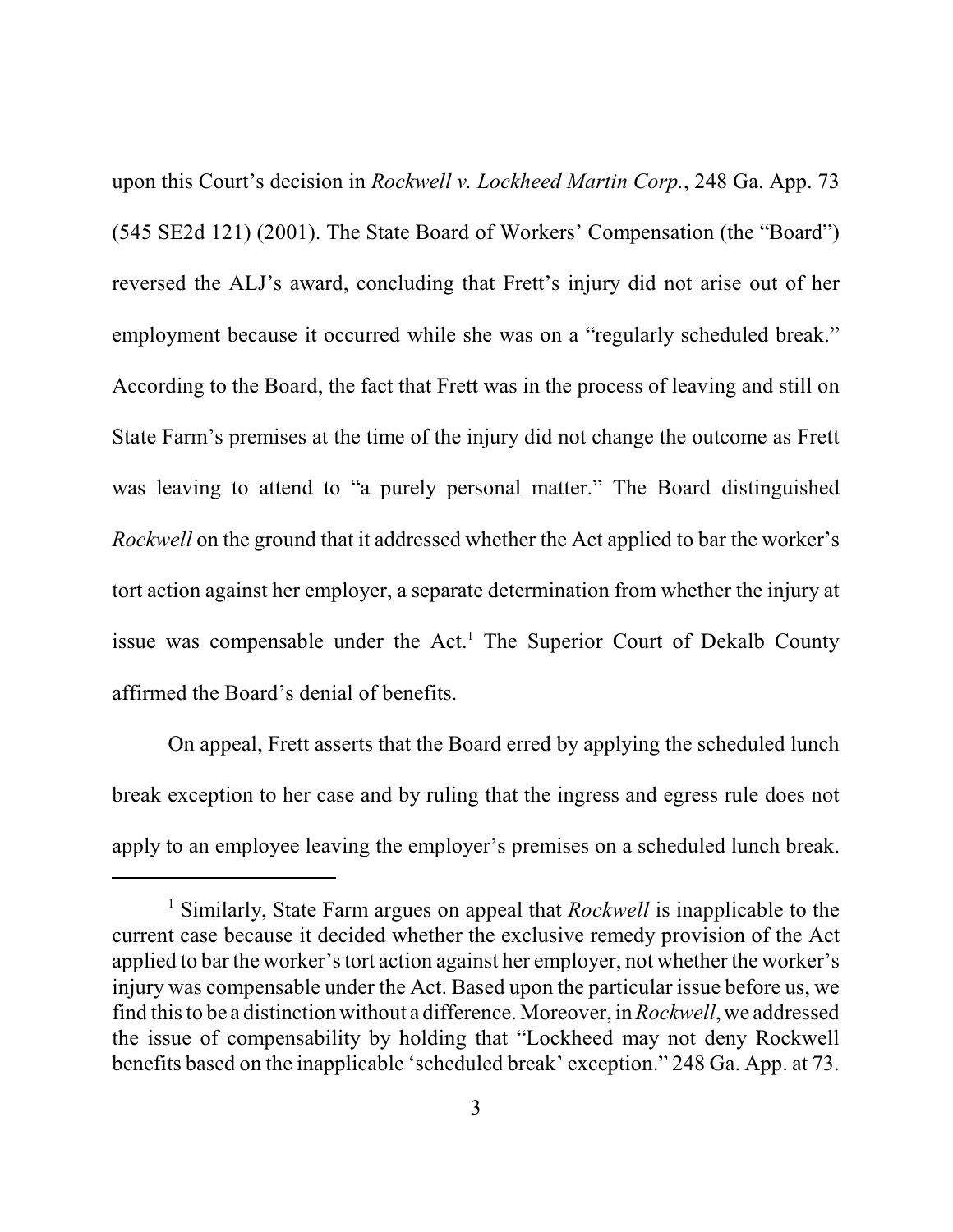"Because the relevant facts are not in dispute, and because [Frett] contends that the Board applied an erroneous theory of law to the facts, we apply a de novo standard of review." *Freeman v. Southwire Co.*, 269 Ga. App. 692, 693 (605 SE2d 95) (2004).

In the absence of legal error, the factual findings of the State Board of Workers' Compensation must be affirmed by the superior court and by the Court of Appeals when supported by any evidence in the administrative record. However, erroneous applications of law to undisputed facts, as well as decisions based on erroneous theories of law, are subject to the de novo standard of review.

(Citation omitted.) *Hill v. Omni Hotel at CNN Center*, 268 Ga. App. 144, 146 (601 SE2d 472) (2004).

To be compensable under the Act, an "injury by accident" must arise "out of and in the course of employment." See OCGA § 34-9-1 (4). Both of these "independent and distinct criteria" must be satisfied. *Mayor &c. of Savannah v. Stevens*, 278 Ga. 166 (1) (598 SE2d 456) (2004).

The words "in the course of the employment" relate to the time, place, and circumstances under which the accident takes place, and an accident arises in the course of the employment when it occurs within the period of employment at a place where the employee may reasonably be in the performance of his duties and while he is fulfilling those duties or engaged in something incidental thereto. The words "arising out of the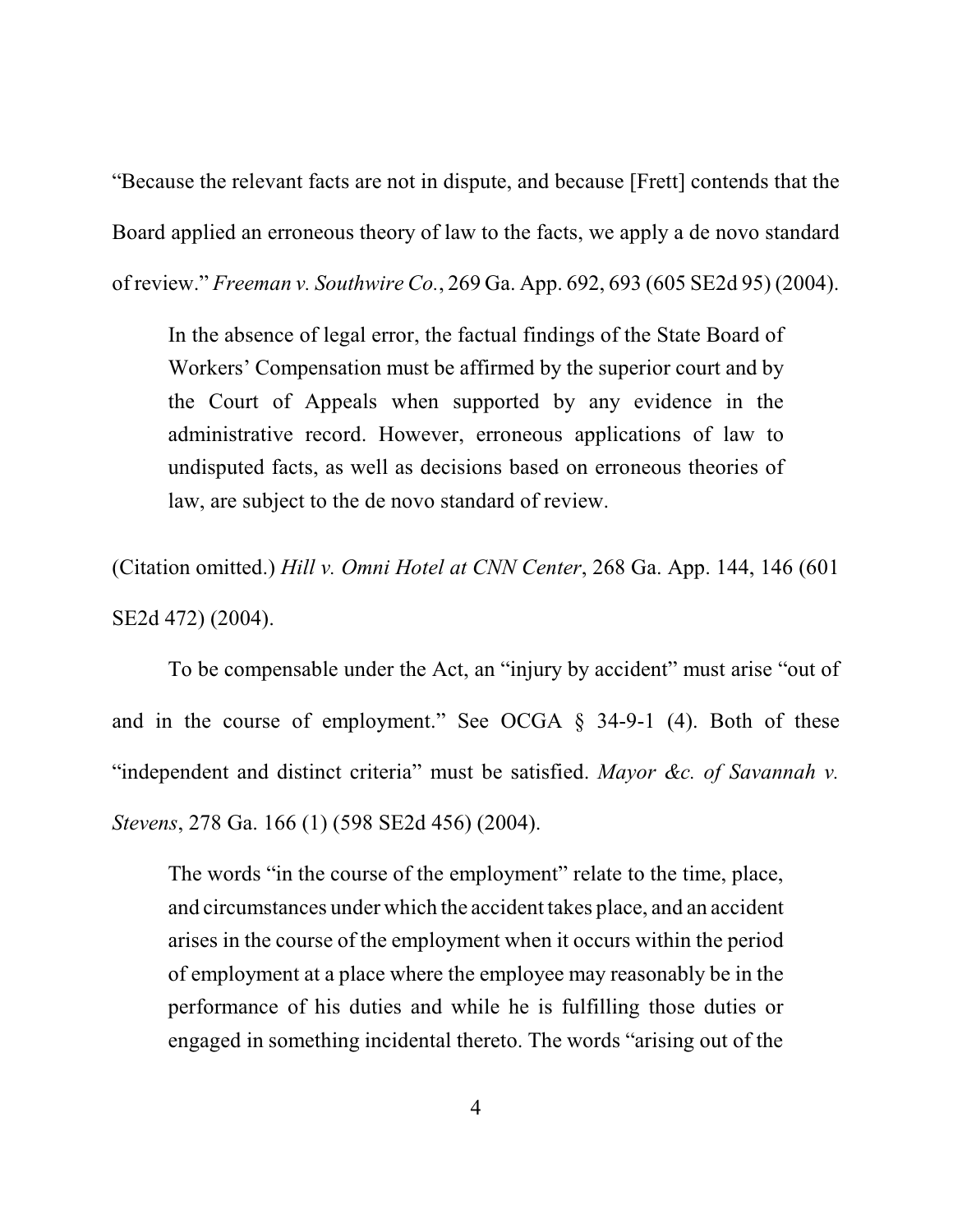employment" refer to the causal connection between the employment and the injury.

(Citations and punctuation omitted.) *Ray Bell Constr. Co. v. King*, 281 Ga. 853, 854- 855 (642 SE2d 841) (2007).

*Scheduled Break Exception*

In *Ocean Acc. &Guar. Corp. v. Farr*, 180 Ga. 266 (178 SE2d 728) (1935), our Supreme Court first enunciated the idea of a lunch break exception to compensability. A worker on-site for his employer's project was injured walking down steps to the basement to eat his lunch during a break. Id. The Court held that because the employee's "preparation for lunch and his eating lunch was hisindividual affair," the injury "arose out of his individual pursuit and not out of his employment" and thus was not compensable under the Act. Id. at 270-271. We have previously stated that the exception "is founded on the proposition that during the lunch hour the employee turns aside from his employment for his own purposes, and the master-servant relationship is suspended." *American Hardware Mut. Ins. Co. v. Burt*, 103 Ga. App. 811, 814 (120 SE2d 797) (1961). In *Aetna Cas. &Sur. Co. v. Honea*, 71 Ga. App. 569 (31 SE2d 421) (1944), this Court followed *Farr* and held that an employee injured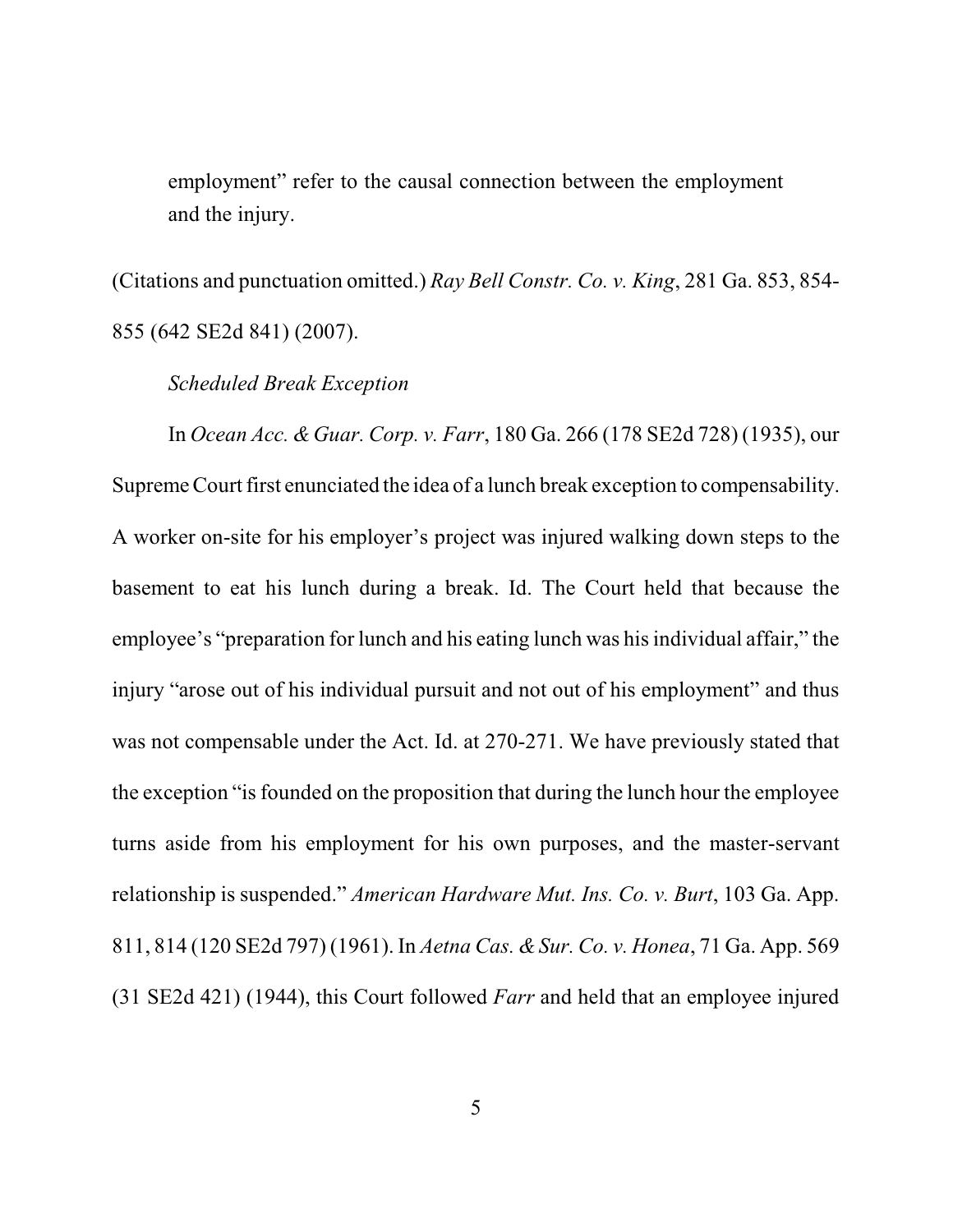on her employer's premises as she was leaving on her lunch break to go to a hair salon could not pursue a claim under the Act. *Honea*, supra, 71 Ga. App. at 572-573.

We have also applied *Farr* to uphold the denial of benefits in cases in which the employee wasinjured on the employer's premises, while walking to the bathroom on a scheduled break. See, e.g., *Wilkie v. Travelers Ins. Co.*, 124 Ga. App. 714, 715- 717 (185 SE2d 783) (1971); *Hanson v. Globe Indem. Co.*, 85 Ga. App. 179 (2) (68 SE2d 179) (1951). We reasoned:

Were this an open question, we might be disposed to hold that time set aside by an employer as a "rest break" and for the performance of functions necessary for the health and comfort of an employee on the job should be considered as incidental to the employment, and that injuries sustained while engaged in such performance should be deemed compensable as arising out of and in the course of employment. However, in "lunch break" and "rest break" cases, both the Supreme Court and this court have laid down the rule that where the employee is free to use the time as he chooses so that it is personal to him, an injury occurring during thistime arises out of his individual pursuit and not out of his employment. [Cits.]

*Wilkie*, supra, 124 Ga. App. at 715.

In *Edwards v. Liberty Mut. Ins. Co.*, 130 Ga. App. 23 (202 SE2d 208) (1973), this Court imposed a limitation on the lunch break exception created in *Farr* by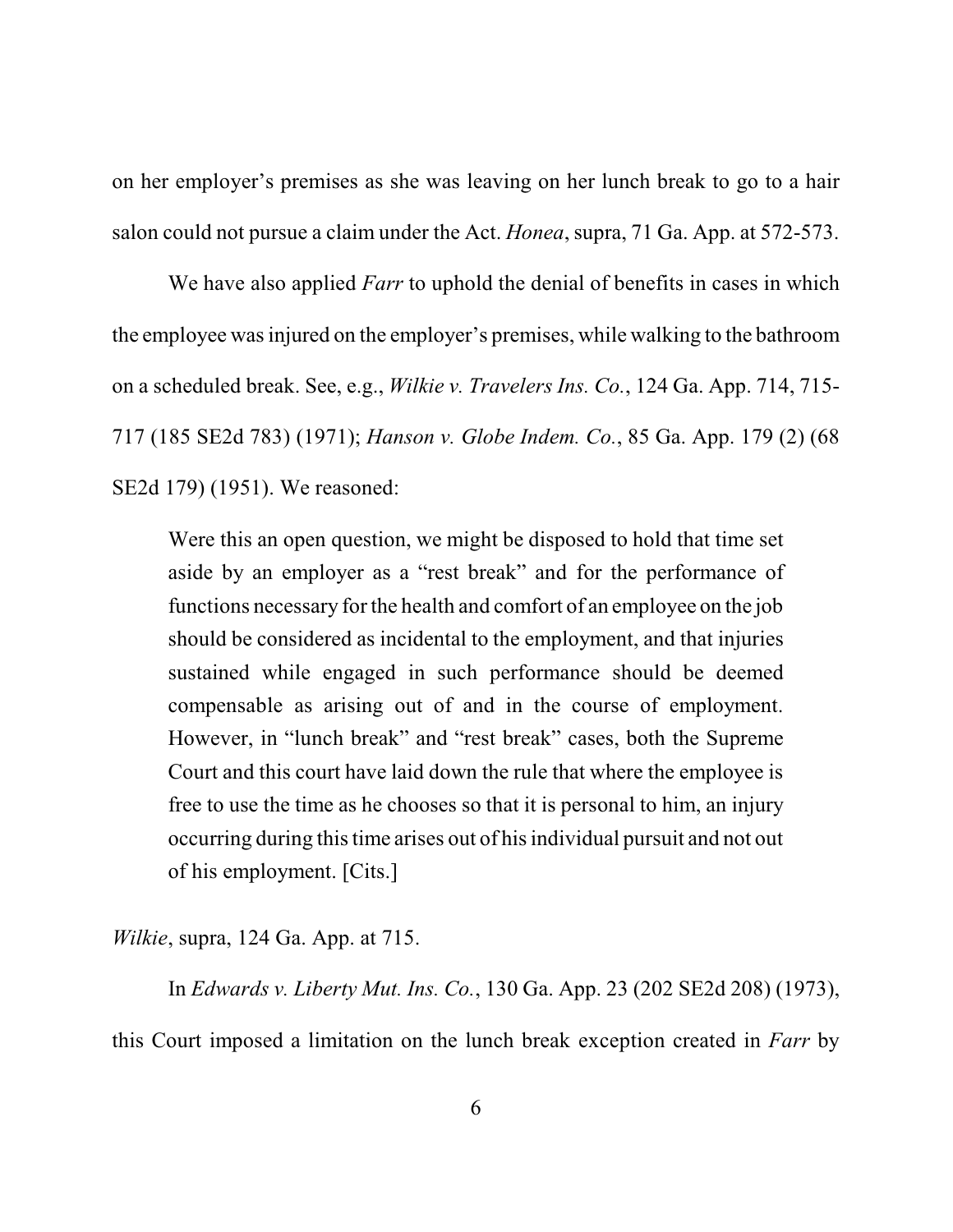declining to extend the rule to *unscheduled* breaks "for the reason that the time is not released to [the employee] as free time during which he may do as he will and it cannot be construed as an altogether personal pursuit, as isthe case during scheduled breaks." Id. at 24 (2). Thus, as the rule exists now,

where a *scheduled* rest break or lunch break is provided to employees during which the employee is free to use the time as he chooses, making it personal to him, an injury occurring during the break period arises out of an individual pursuit and not out of his employment and is not compensable.

(Citation omitted; emphasis supplied.) Id. at 24 (1). See *Miles v. Brown Transport Co.*, 163 Ga. App. 563, 564 (294 SE2d 734) (1982) (scheduled break exception did not apply to employee'sinjury sustained on employer's premises while employee was leaving work during lunch break because her lunches were not "scheduled" and she often performed "job-related duties" during lunch). The scheduled break exception applies even if the injury occurs "within working hours and on the employer's premises." *Miles*, 163 Ga. App. at 564.

### *Ingress and Egress Rule*

In a parallel, but separate line of cases, this Court fashioned the ingress and egress rule. It is a variation of the long-established rule that "[p]reparations by the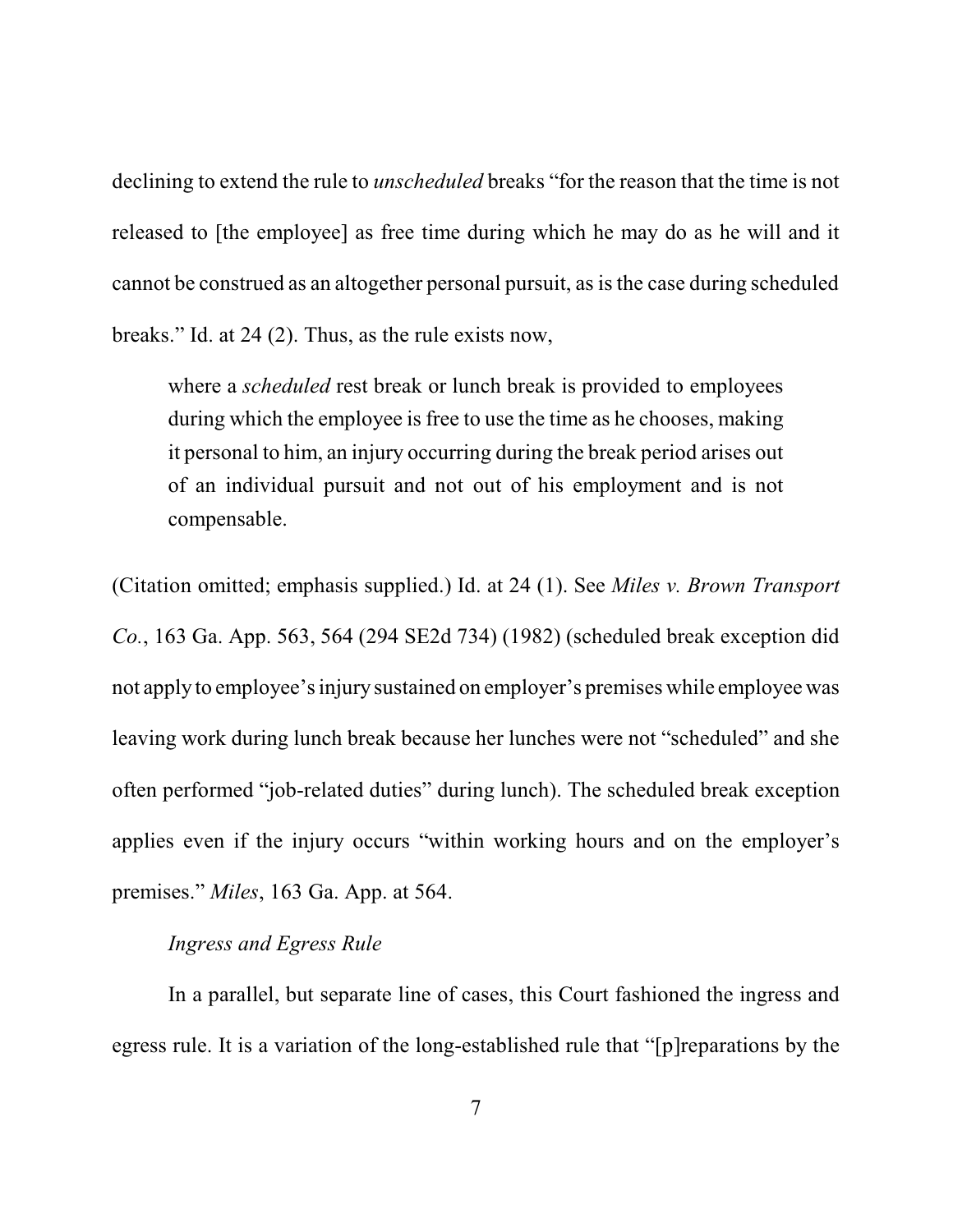employee at the place of employment, to begin the work for which he is employed, is a part of the duties of the employment." (Citations and punctuation omitted.) *Employer's Ins. Co. v. Bass*, 81 Ga. App. 306 (2) (58 SE2d 516) (1950). In *Bass*, we first applied this principle to an employee walking fromone portion of the employer's premises to another to actually begin work for the day. Id. at 306-307 (3). In *Fed. Ins. Co. v. Coram*, 95 Ga. App. 622 (98 SE2d 214) (1957), another case of first impression, we applied it to an employee who was injured while she walked to her parked car at the end of the work day. Id. at 622-623. In so holding, we noted that

[t]he "rest period" and "lunch hour" cases are not applicable here. The reasoning behind such cases is that during a rest period or lunch hour, an employee is spending such time for his personal benefit and pleasure. In the instant case it cannot be said that in proceeding from that portion of the premises where she parked, to her immediate work area and in returning therefrom, the claimant was on a purely personal mission. We think that going to and from the parking lot in order to reach and leave her immediate working area was a necessary incident to the claimant's employment.

Id. at 624. The earliest mention of "ingress" and "egress" comes from *United States Cas. Co. v. Russell*, 98 Ga. App. 181 (105 SE2d 378) (1958), in which we stated: "It has been well established that the period of employment generally includes a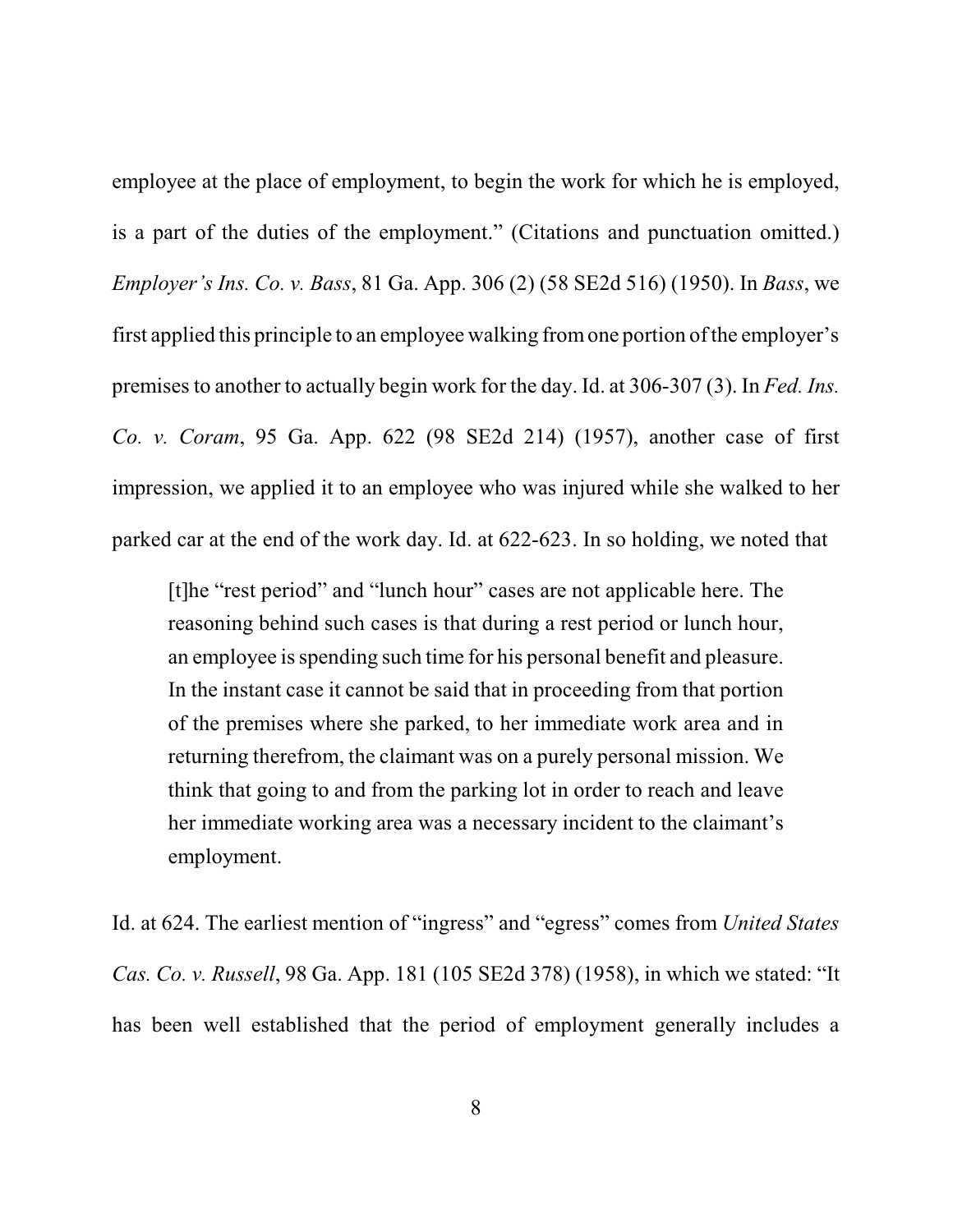reasonable time for ingress to and egress from the place of work, while on the employer's premises." (Citations and punctuation omitted.) Id. at 182. More recently, we have explained that this rule "is predicated on the rationale that until the employee has departed the premises, he has not started traveling a route of his choosing wholly disconnected with his employment." (Citation and punctuation omitted.) *Hill*, supra, 268 Ga. App at 147.

In *Travelers Ins. Co. v. Smith*, 91 Ga. App. 305, 309 (85 SE2d 484) (1954), we first acknowledged that "[t]here is concededly, under certain circumstances, a conflict in our Workmen's Compensation Law," depending upon whether the claimant was on her way to work in the morning (in which case she might recover) or wasreturning from lunch (in which case she might not recover). A panel of this Court then stated that "stepping aside from the employment" whether "to go home at night or to go to lunch . . . is an act contemplated by the employment . . . which necessitates the return to the place of employment a reasonable time before the beginning thereof." Id. at 311. Thus, we extended the ingress and egress rule to cover situations where "the claimant has departed from his employment to go elsewhere to eat his lunch on time given him for that purpose, but . . . is *returning* to his employment and is injured at a place and time where it is necessary for him to be in order to get back to his work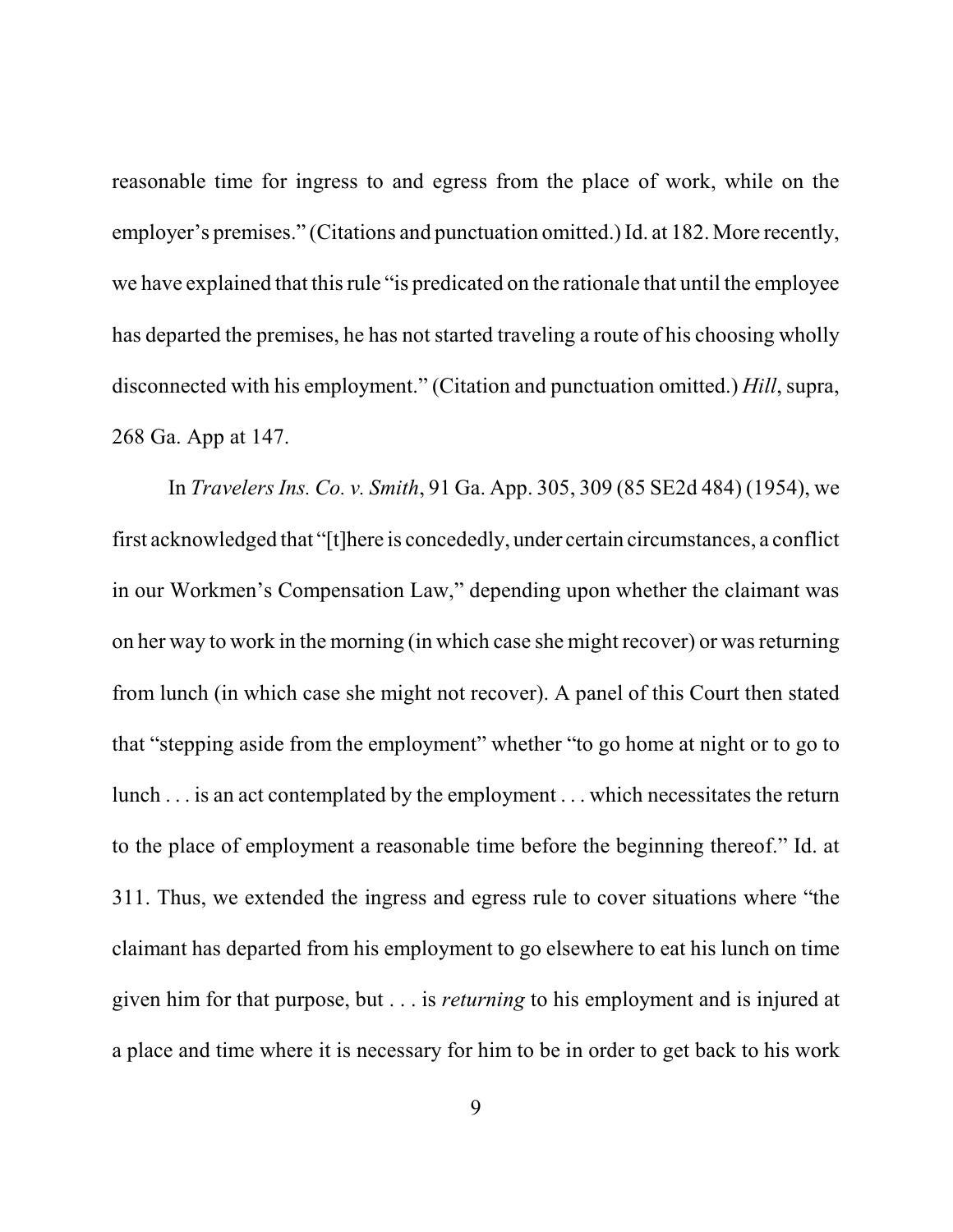station at the time set for him to recommence his duties." (Emphasis supplied.) Id. Similarly, in *Chandler v. Gen. Acc. Fire & Life Assur. Corp.*, 101 Ga. App. 597 (114 SE2d 438) (1960), we held that an "[employee], having reached the employer's premises upon her return from supper, was entitled to a reasonable time for ingress to her place of work and that an accident occurring during such time shall be construed as arising out of and in the course of her employment." Id. at 599. The employee had left work during her scheduled supper break to eat and run a personal errand. Id. at 598. After parking her car, she was injured as she crossed the street to return to work. Id.

In *Rockwell*, we applied the ingress and egress rule for the first time to an employee *leaving* for a scheduled lunch break. The employee fell while traveling across a walkway on her way to a parking lot. 248 Ga. App. at 73. Believing that her injury was not compensable under the Act, the employee brought a tort suit against her employer. Id. This Court held that the Act applied as the exclusive remedy, barring her tort suit, and that the employee could pursue a workers' compensation claim on the basis of the "ingress and egress" rule:

Generally, where an employee is on a scheduled break and is not conducting her employer's business, the Workers' Compensation Act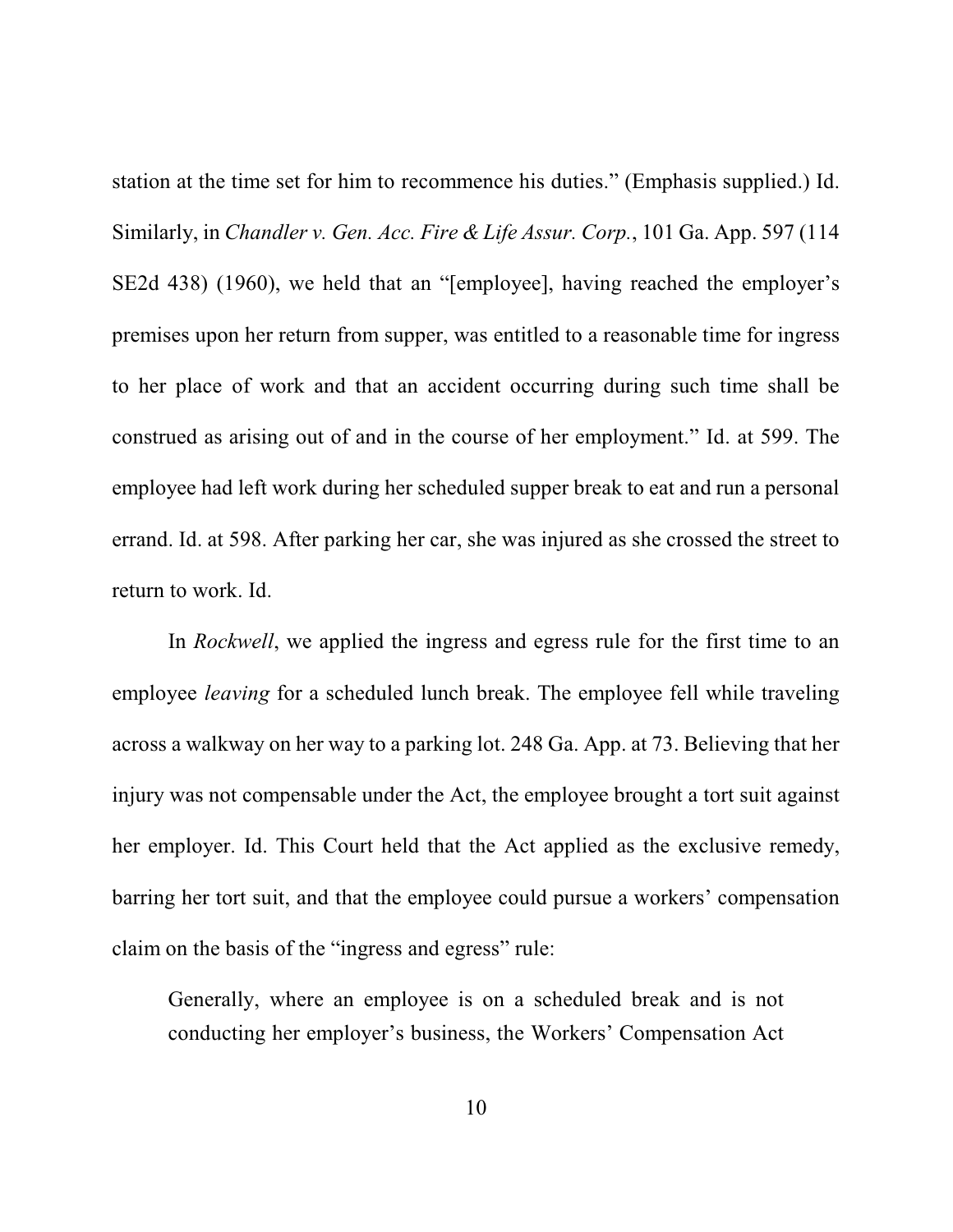does not apply. But the "ingress and egress" rule is equally clear: Where the employee is still on her employer's premises in the act of egressing those premises, even if on break, then the Workers' Compensation Act does apply. Therefore, [the employer] may not deny [the employee] benefits based on the inapplicable "scheduled break" exception.

(Citations omitted.) Id. at 73-74.

#### *Analysis*

As we have outlined above, our current case law regarding the intersection of the ingress and egress rule with the scheduled break rule creates anomalous and arbitrary results. An employee choosing to leave her employer's premises during a scheduled lunch break who is injured while departing or returning would be compensated under the Act, but an employee who chooses to remain on her employer's premises and is injured during a scheduled lunch break would have no such coverage. Additionally, whether an employee had the subjective intent to depart the premises will determine coverage when an employee is injured on the employer's premises at the beginning of a scheduled break.

We have also allowed conflicting decisions to remain viable law. Our decision in *Rockwell* conflicts with our previous decision in *Honea*; in both cases the employee wasinjured while departing for a scheduled break, but opposite conclusions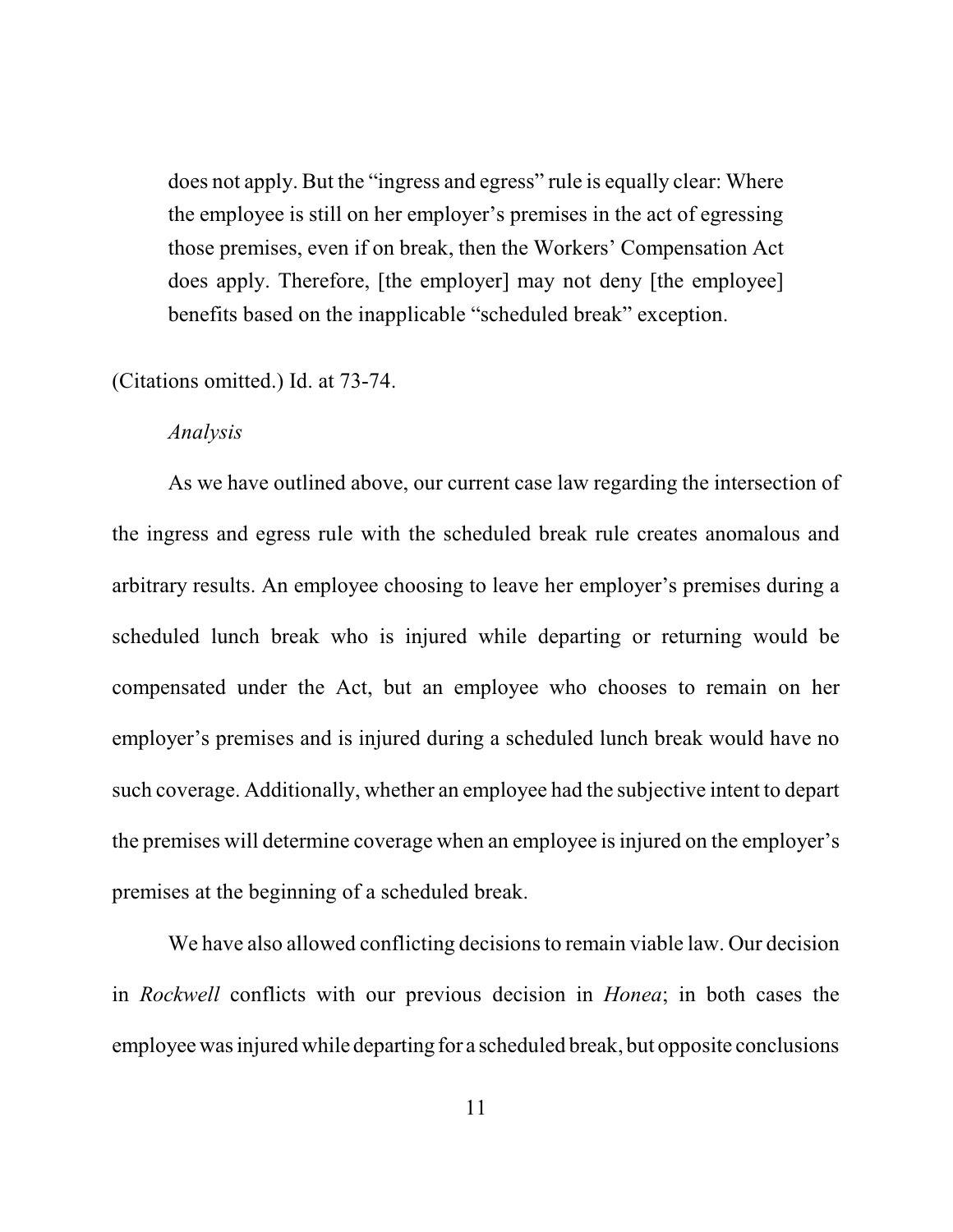were reached with regard to whether benefits could be allowed under the Act. These two lines of cases should not be allowed to continue to co-exist. After carefully considering the anomalies created by layering the ingress and egress rule on top of the scheduled break exception, as well as this Court's duty to apply existing Georgia Supreme Court precedent, we conclude that the extension of the ingress and egress rule to cover cases in which the employee is injured while leaving and returning to work on a regularly scheduled break was an improper dilution of the Supreme Court's decision in *Farr*. <sup>2</sup> We therefore disapprove our previous holdings to the contrary in Smith, Chandler, and Rockwell.<sup>3</sup> In our view, any decision to apply the ingress and egress rule to the scheduled break exception should be made by our Supreme Court,

<sup>2</sup> While other jurisdictions have gone the direction of *Smith* and its progeny, see *Hearthstone Manor v. Stuart*, 84 P3d 208, 211 (Or. Ct. App. 2004); *Gold Kist, Inc. v. Jones*, 537 SO2d 39, 40-41 (Ala. Civ. App. 1988); *Dyer v. Sears, Roebuck & Co.*, 85 NW2d 152, 154 (Mich. 1957), they do not have a scheduled break rule. Compare *Holder v. Wilson Sporting Goods Co.*, 723 SW2d 104, 107 (Tenn. 1987) ("Where the employee is injured on the employer's premises during a break period provided by the employer, such an injury is generally compensable. . . .") (citation and punctuation omitted).

<sup>3</sup> While we recognize that a line could be drawn where employees *returning* to work after a lunch break could be compensated, see *Smith*, supra, while those *leaving* for their lunch break are not compensated, see *Honea*, supra, such a result would continue the practice of arbitrary and anomalous results within this body of law.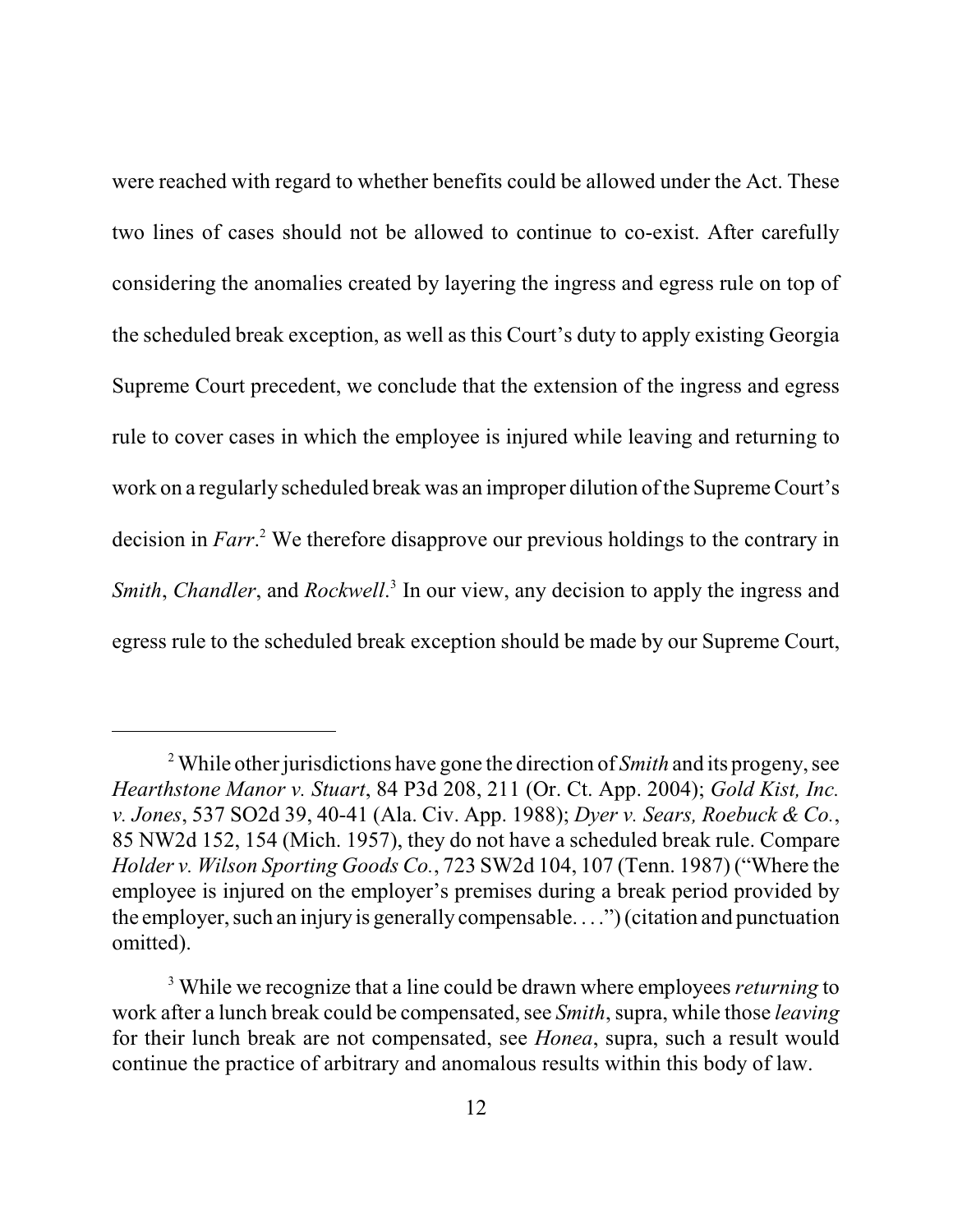particularly because the Supreme Court has never expressed its view on the ingress and egress rule generally.

Turning to the case at hand, we find that Frett's injury did not arise out of her employment, but rather an individual pursuit. See *Honea*, supra, 71 Ga. App. at 573; cf. *Miles*, supra, 163 Ga. App. at 564. It is undisputed that Frett's lunch breaks were scheduled and that she was free to do as she pleased during that time. Accordingly, the superior court did not err in affirming the Board's denial of benefits based on the scheduled break exception. We recognize that thisresult may seemharsh with respect to Frett, but establishing this clearer bright-line rule will benefit injured partiesin the future by eliminating the guesswork in whether to pursue a claimunder the Act or sue in tort in situations such as this.

*Judgment affirmed. Dillard, C. J., Doyle, P. J., McMillian, Rickman, Mercier, Goss, and Coomer, JJ, concur. McFadden, P. J., concursfully and specially. Barnes, P. J., Miller, P. J., and Reese, J., dissent. Ellington, P. J., concurs in judgment only in the dissent. Gobeil, J., disqualified.*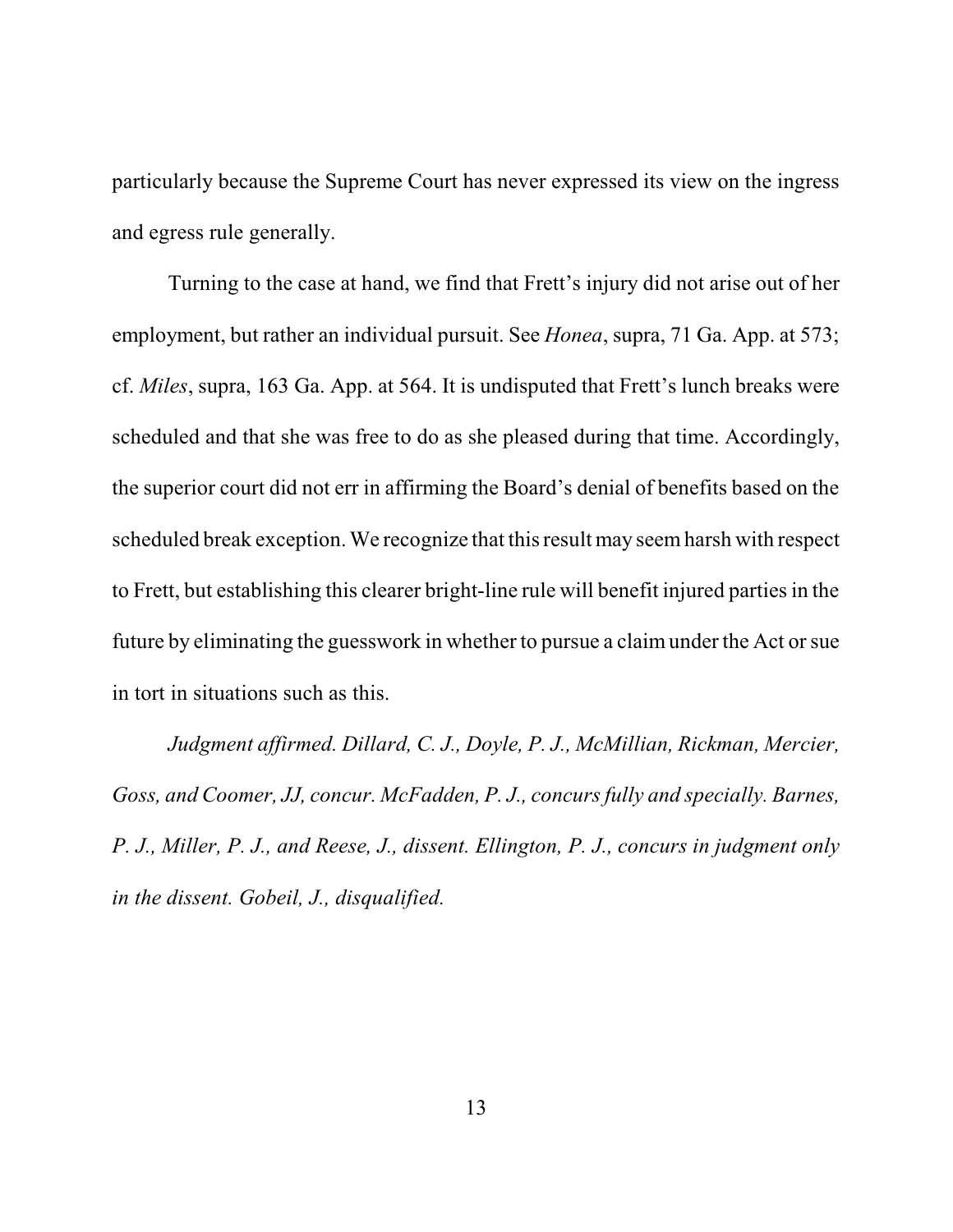# A18A0820. FRETT v. STATE FARM EMPLOYEE WORKERS' COMPENSATION et al.

MCFADDEN, Presiding Judge, concurring fully and specially.

Although I share Presiding Judge Miller's concerns, I agree with the majority. *Ocean Accident & Guaranty Co. v. Farr*, 180 Ga. 266 (178 SE 728) (1935), is a decision of the Supreme Court, and we must abide by it. So I concur fully.

I write separately to note the tension between the rule of *Farr*, as we must apply it today, and the doctrine of continuous employment. That doctrine provides "broader workers' compensation coverage" for "an employee who is required by his employment to lodge and work within an area geographically limited by the necessity of being available for work on the employer's job site." *Ray Bell Constr. Co. v. King*, 281 Ga. 853, 855 (642 SE2d 841) (2007) (citations and punctuation omitted). See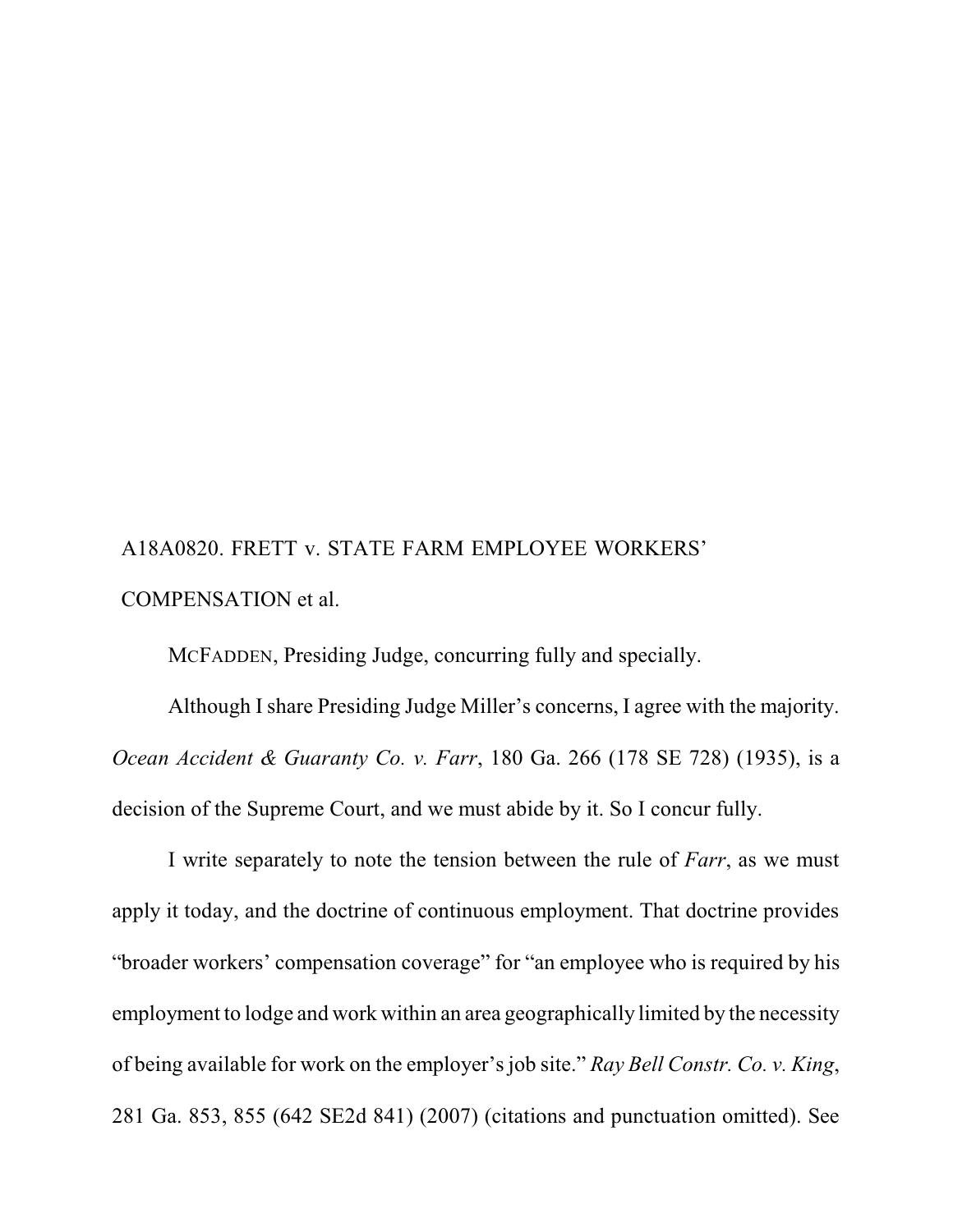*Wilson v. Ga. Power Co.*, 128 Ga. App. 352, 353-354 (1) (196 SE2d 693) (1973). "He must of necessity eat and sleep in various placesin order to further the business of his employer[.]" *Thornton v. Hartford Accident & Indem. Co.*, 198 Ga. 786, 790 (32 SE2d 816) (1945). The choices of an employee required to be back from lunch in 45 minutes, no less than those of an employee required to lodge hours from home in order to be on the job site the next morning, are "geographically limited."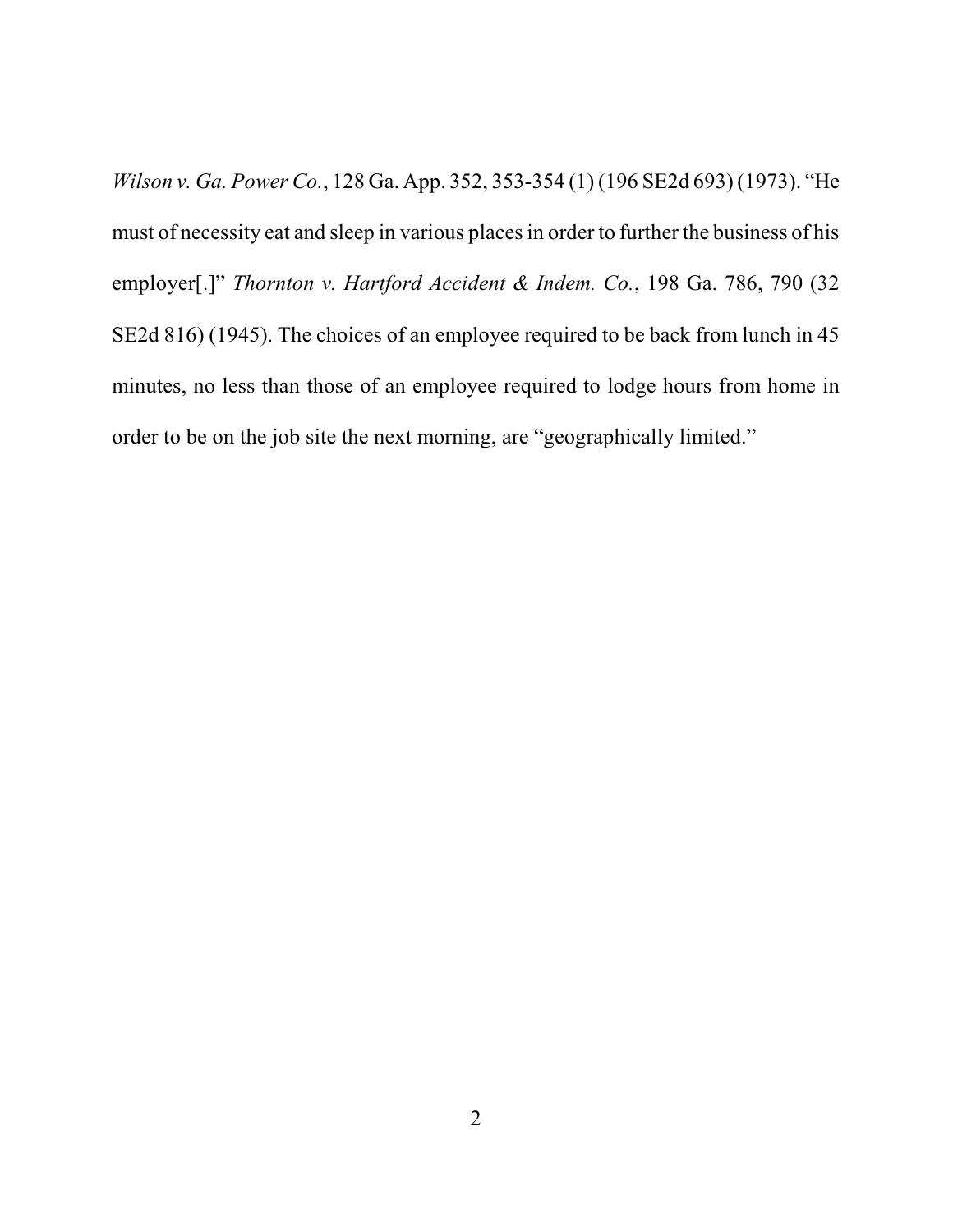## A18A0820. FRETT v. STATE FARM EMPLOYEE WORKERS' COMPENSATION.

MILLER, Presiding Judge, dissenting.

Over the last 70 years, perhaps beginning with *Travelers Ins. Co. v. Smith*, 91 Ga. App. 305 (85 SE2d 484) (1954), the Georgia appellate court's jurisprudence concerning the relationship between the ingress/egress rule and the scheduled break rule has become unnecessarily clouded. *Rockwell v. Lockhead Martin Corp.*, 248 Ga. App. 73 (545 SE2d 121) (2001), included our last statement on this issue and represented an attempt to meaningfully reconcile these rules. But I certainly agree with the majority that the conflicts between the two lines of cases cannot continue, particularly because injuries implicating both the scheduled break rule and the ingress/egress rule arise far too often. And as a former director and appellate judge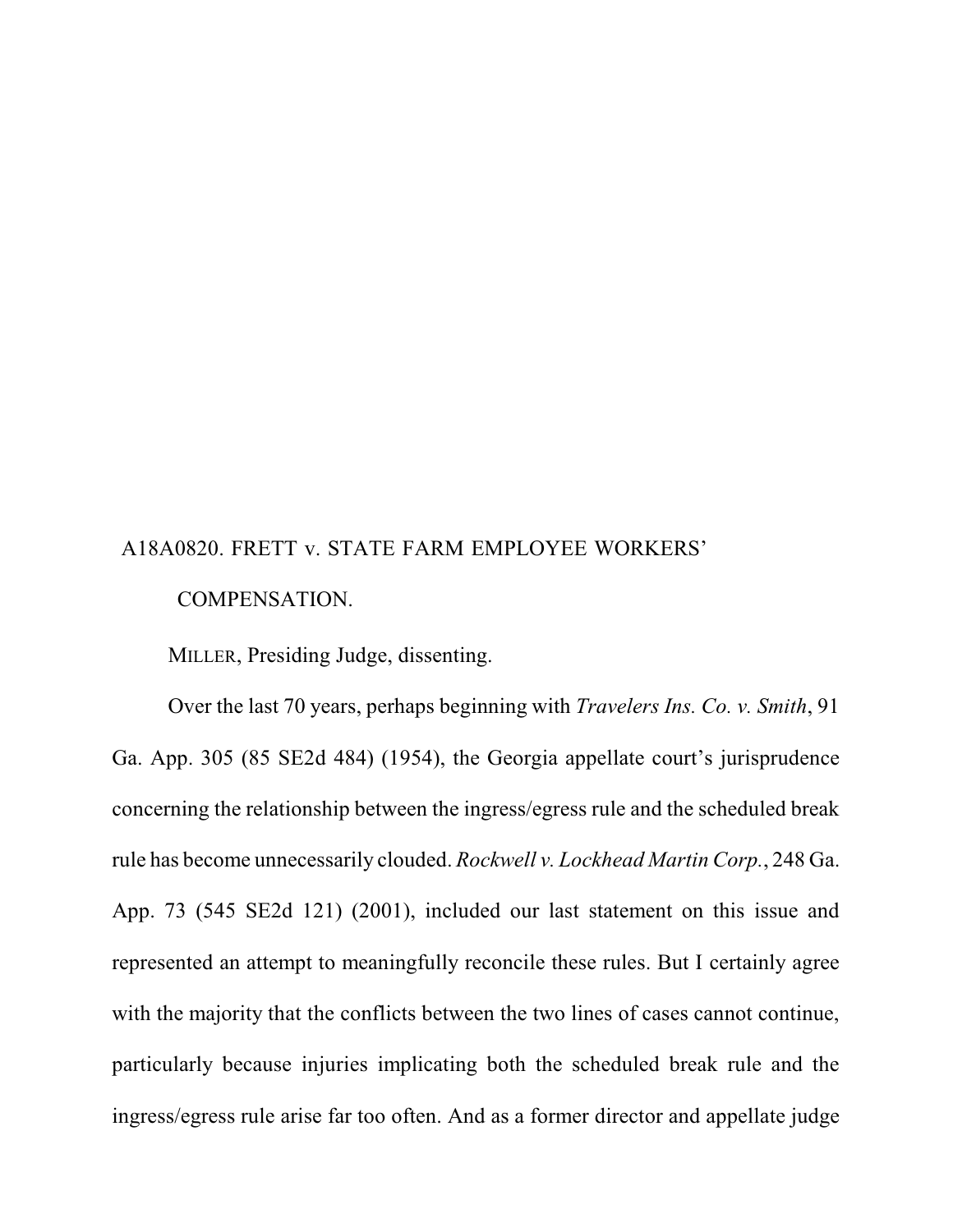of the Board, I am acutely aware of the need for employers and employees — as well as the Workers' Compensation bar — to have clear direction in the law.

Industry is too important to our economy for us to not know definitively where the appellate courts stand on this issue, particularly considering that employers pay extremely high workers' compensation premiums. Further, the employees of this State should not be left with uncertainty regarding the workers' compensation coverage to which they are entitled. I therefore urge the Supreme Court of Georgia to consider the diverging lines of cases and determine how these two rules should interact. Until that happens, however, I would conclude that the ALJ properly applied our decision in *Rockwell v. Lockheed Martin Corp.*, 248 Ga. App. 73 (545 SE2d 121) (2001), and found that Frett's injuries were compensable.

As the majority notes, the facts are undisputed. Frett slipped in the break room as she prepared to begin her lunch break. The break room was supplied by Frett's employer and although Frett had clocked out for her lunch break, she had not yet left the employer's premises. The question is whether such an injury "arises out of" her employment.

To answer this very important question for employers and employees, we must reconcile two conflicting lines of appellate precedent that date back to the 1930's: the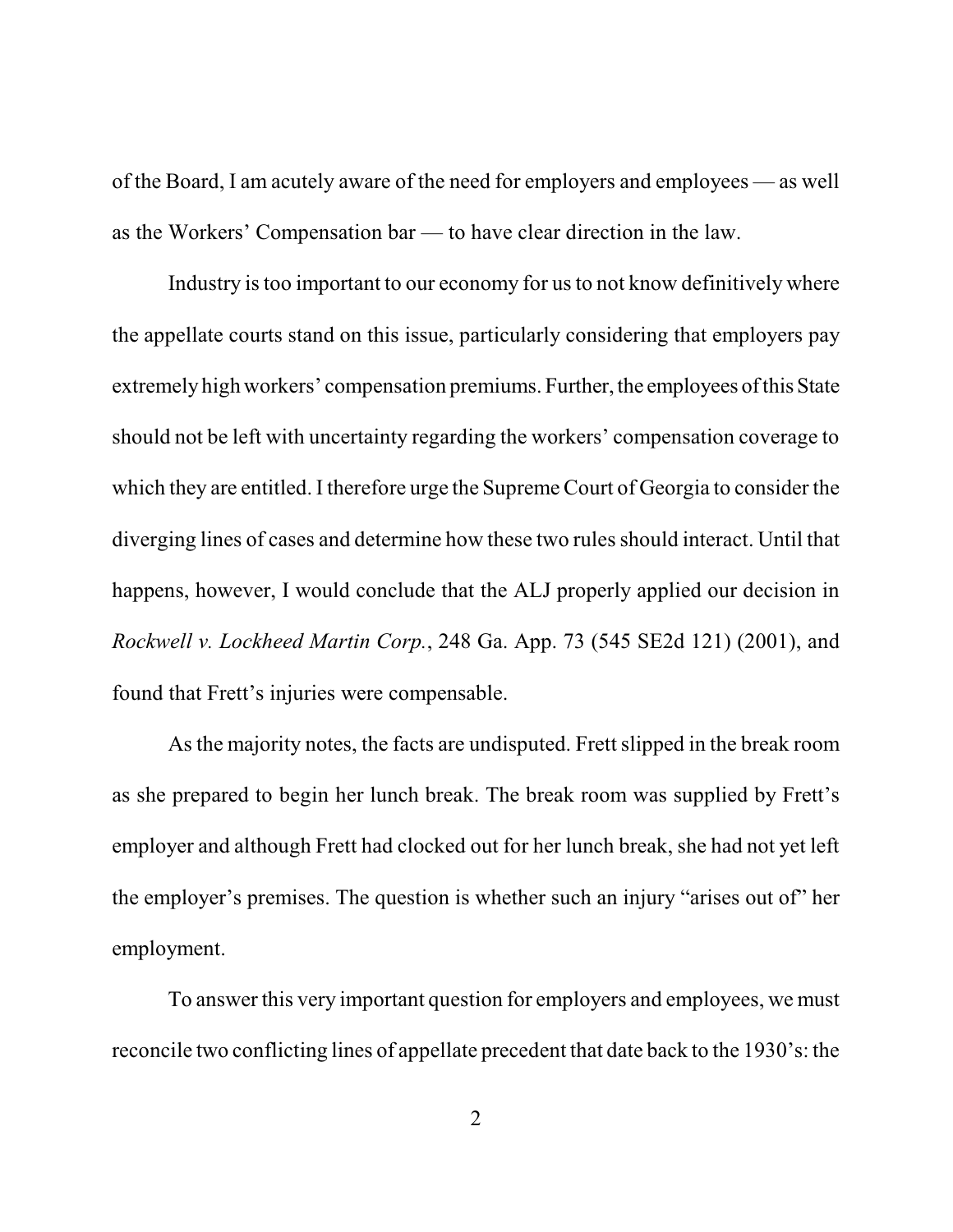scheduled break cases and the ingress/egress cases. The Supreme Court of Georgia first set out the scheduled break rule in 1935 and held that, when an employee is on a scheduled break, conducting his own personal business, any injury he sustains does not arise out of his employment. *Ocean Accident &Guarantee Corp. v. Farr*, 180 Ga. 266 (178 SE 728) (1935). Then, in 1950, this Court fashioned the ingress/egressrule, finding that employees were entitled to coverage for a reasonable amount of time in which they are on the employer's property preparing to begin the work day. *Employers Ins. Co. of Alabama v. Bass*, 81 Ga. App. 306 (2) (58 SE2d 516) (1950). That principle was extended to include a reasonable time in which the employee is leaving the premises at the end of the work day. *Federal Ins. Co. v. Coram*, 95 Ga. App. 622, 622-623 (98 SE2d 214) (1957).

These two lines of cases continued to exist separately for decades until this Court issued the *Rockwell* decision in 2001, marking the first time this Court considered on appeal how the scheduled break rule and the ingress/egress rule should interact. *Rockwell*, supra, 248 Ga. App. at 73. In merging the two rules, we noted that the scheduled break rule would deny coverage to an employee injured on a break, but that the ingress/egress rule was "*equally clear*" and that if an employee was injured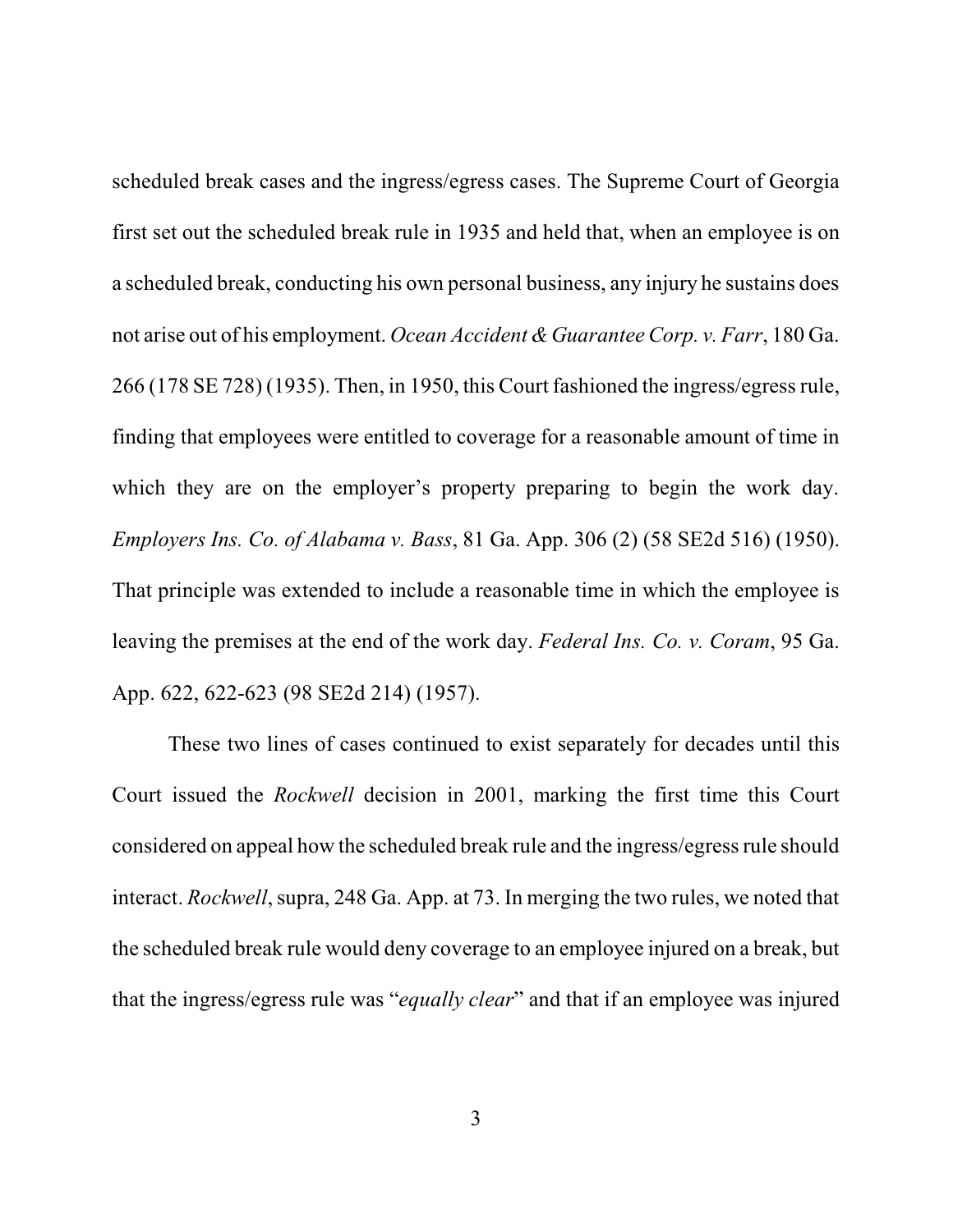on the employer's premises, in the act of egressing the premises even if on a break, coverage applied. Id.

The rationale of the ingress/egress rule is to allow an employee a reasonable time to enter and leave her place of employment before she is deemed to be acting solely of her own choosing. *Peoples v. Emory University*, 206 Ga. App. 213, 214 (424 SE2d 874) (1992); *United States Cas. Co. v. Russell*, 98 Ga. App. 181 (105 SE 378) (1958) (employee is entitled to reasonable time for ingress and egress). Although the ingress/egress rule has generally been applied to employees arriving for the work day or leaving at the end of the work day, I can think of no reasonable basis to provide coverage for an employee heading home at the end of the day but not to an employee who has not even left her employer's premises in the middle of the day. Cf. *Connell v. Head*, 253 Ga. App. 443, 444 (559 SE2d 73) (2002) ("[w]here the employee is still on her employer's premises in the act of egressing those premises, then the Workers' Compensation Act does apply.") (citation and footnote omitted); *West Point Pepperell v. McEntire*, 150 Ga. App. 728 (1) (258 SE2d 530) (1979) ("[a]n employee is allowed a reasonable time for egress from the immediate place of work during which she remains in the course of her employment."). Certainly, by using the employer-provided break room on the employer's premise, Frett was not yet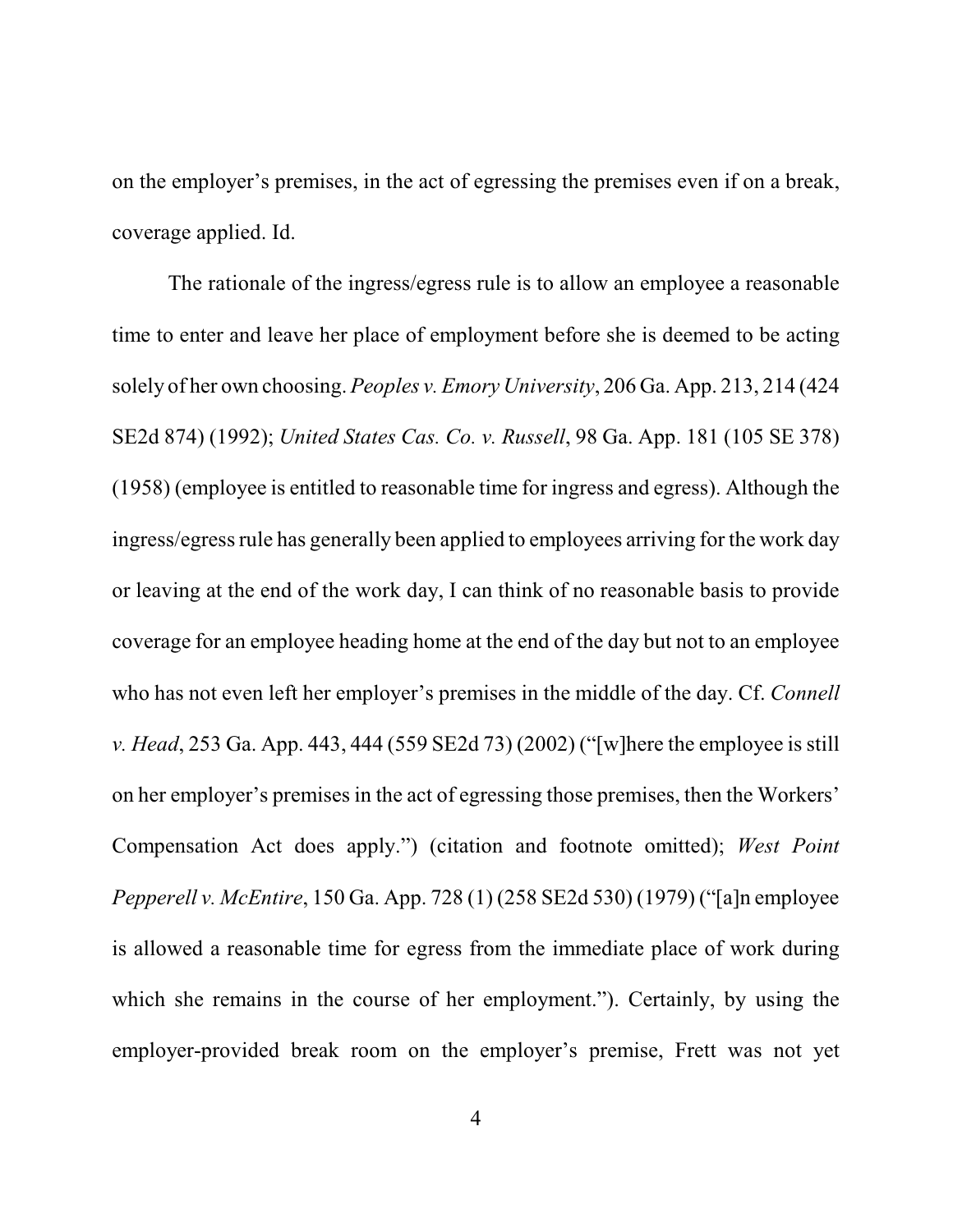"traveling a route of her choosing wholly disconnected with her employment" when she was injured. *Coram*, supra, 95 Ga. App. at 624.

Further, affording Frett benefits here and interpreting the two rules cohesively would be consistent with the humanitarian purpose of the Act, which requires us to construe the statute liberally. See *City of Waycross v. Holmes*, 272 Ga. 488, 489 (532 SE2d 90) (2000) ("The Workers' Compensation Act is a humanitarian measure which should be liberally construed to effectuate its purpose.") (citation omitted); see also OCGA § 34-9-23. The whole purpose of the Act is to "provid[e] relief to the injured employee and protect<sup>[]</sup> employers from excessive damage awards" while enabling the employee to swiftly return to work. *Samuel v. Baitcher*, 247 Ga. 71, 73 (274 SE2d 327) (1981). This is not a civil tort claim. Workers' compensation is the exclusive remedy for an employee injured on the job.

In seeking to overrule the *Rockwell*-line of cases, the majority reverts to the 1930s rather than recognizing and adapting to changes in how employees work. The majority relies on *Farr*, supra, 180 Ga. 266, as the basis for its decision. *Farr* and its progeny, however, never considered the ingress/egressrule and focused solely on the scheduled break rule. Thus, the *Farr*-line of cases are distinguishable from the case before us. Moreover, to extend the rule in *Farr* to deny benefits to Frett, as the